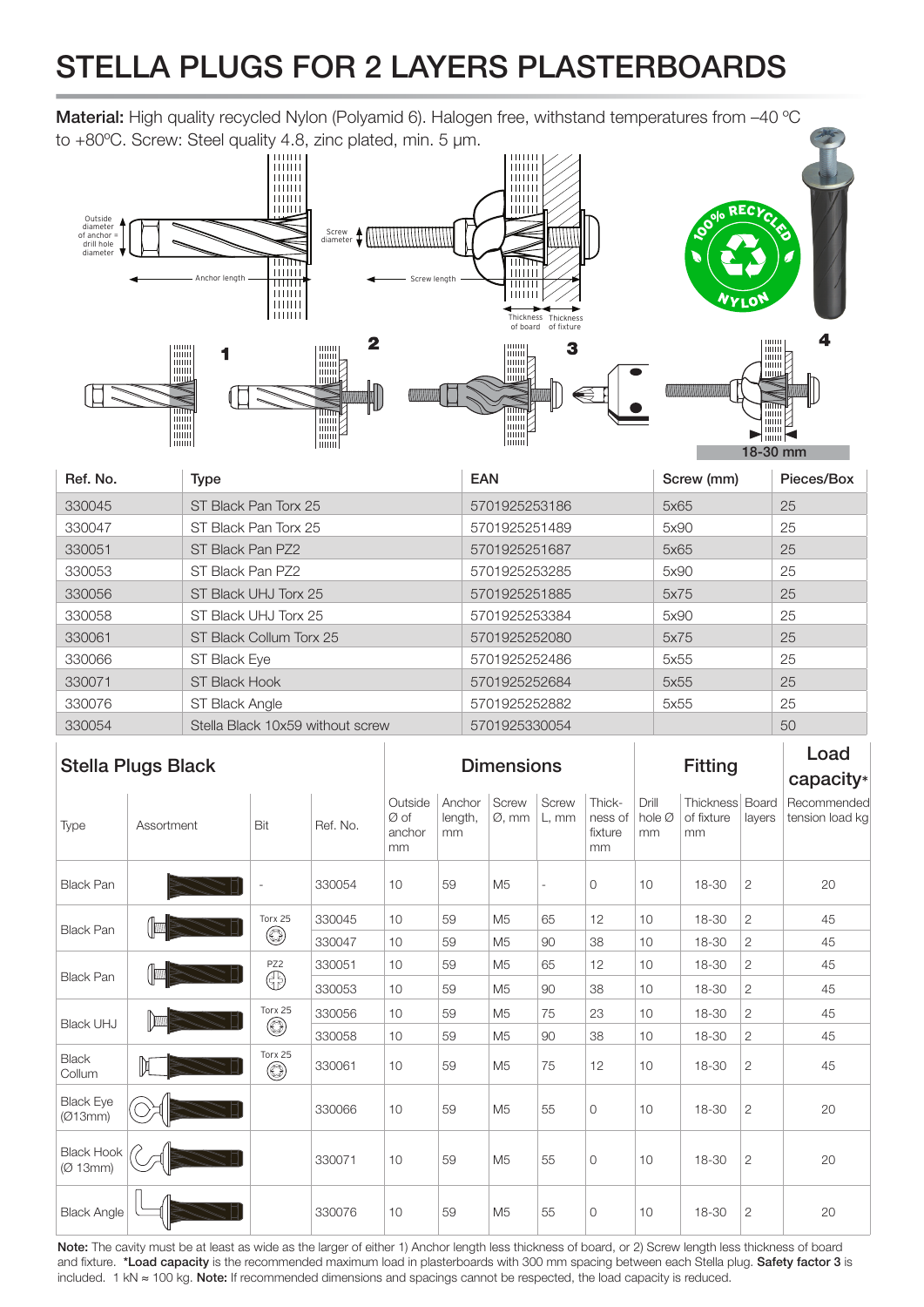## DIMENSIONS

REF. 330045



REF. 330047 ST BLACK PAN TORX 25



REF. 330051 ST BLACK PAN PZ2



REF. 330053 ST BLACK PAN PZ2

![](_page_1_Figure_7.jpeg)

![](_page_1_Picture_8.jpeg)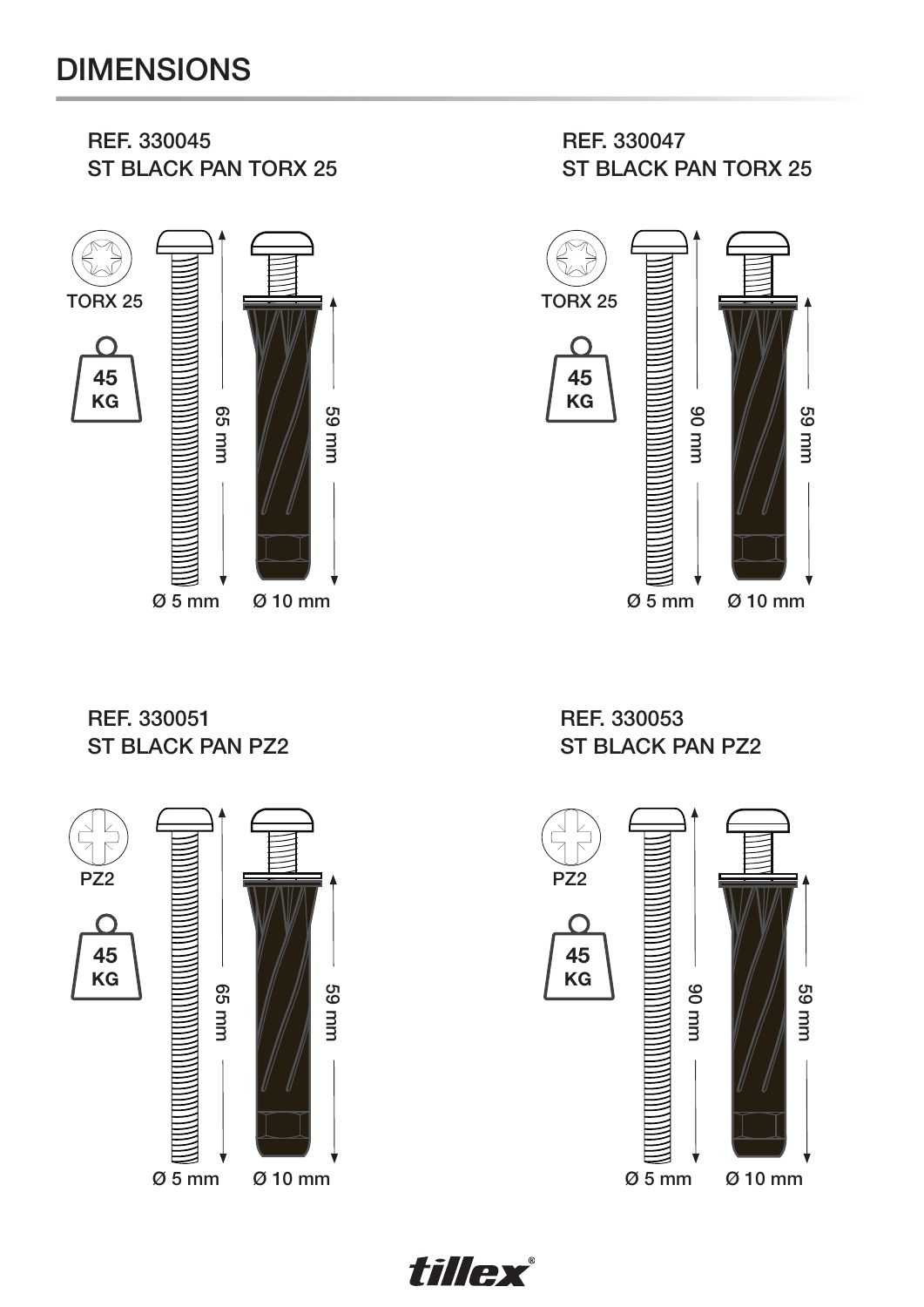## DIMENSIONS

![](_page_2_Figure_1.jpeg)

REF. 330061 ST BLACK COLLUM TORX 25

![](_page_2_Figure_3.jpeg)

REF. 330066 ST BLACK EYE\* 59 mm

![](_page_2_Figure_5.jpeg)

\*If load recommendations not applied, eye may open.

![](_page_2_Picture_7.jpeg)